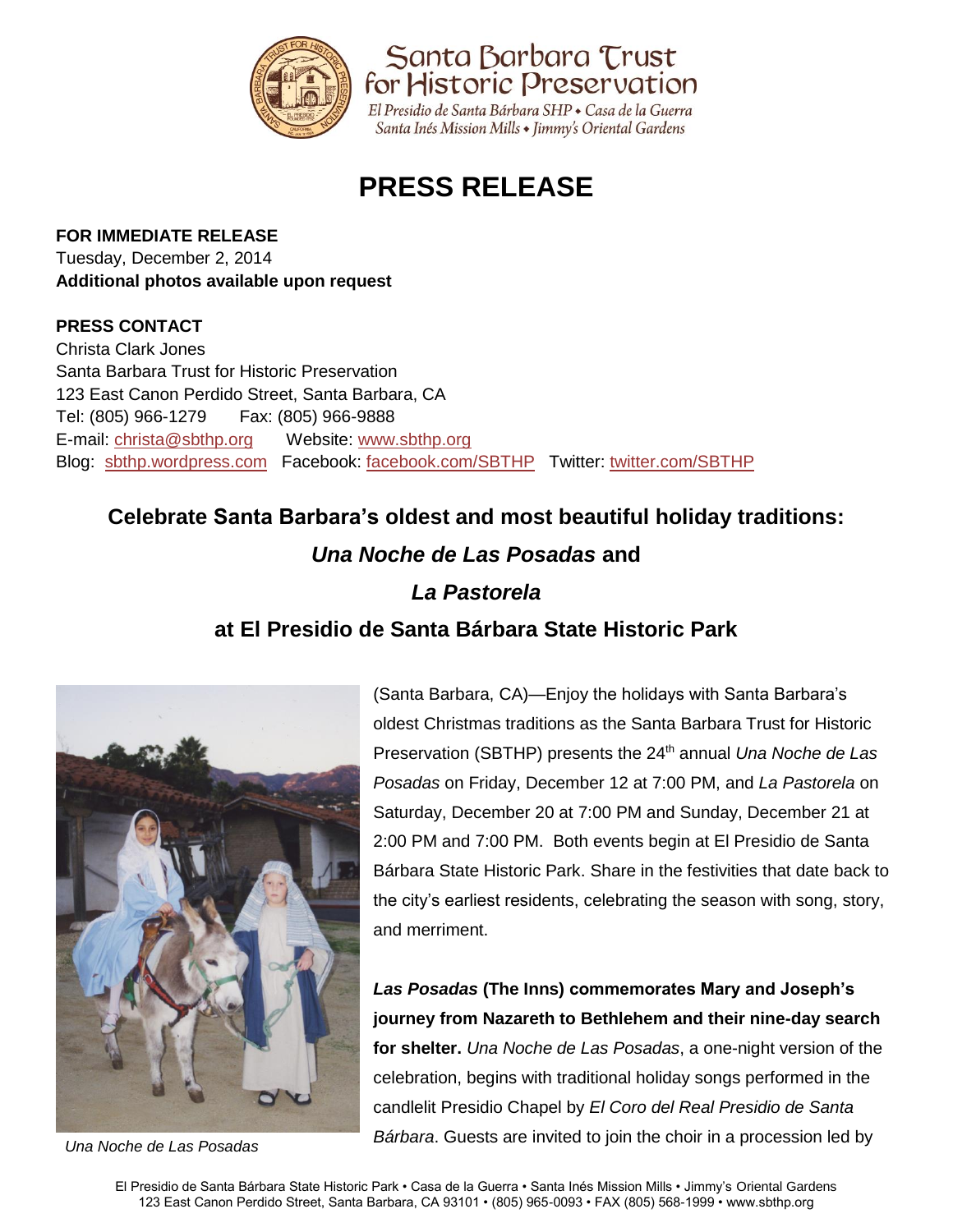children portraying an angel, Joseph, and Mary as well as their small burro as they stroll and sing their way to State Street and into De la Guerra Plaza, in search of lodging. The procession ends at Casa de la Guerra as Joseph and Mary finally find shelter and attendees enjoy more singing, traditional refreshments and a piñata for children. This holiday tradition was brought to Santa Barbara by its Spanish and Mexican settlers and is still observed throughout the American Southwest as a religious and social celebration.

**SBTHP and** *Los Pastores de Santa Barbara* **present the return of** *La Pastorela***, one of Santa Barbara's original Christmas celebrations.** *La Pastorela* **is the tale of the** *pastores'* **(shepherds) journey to Bethlehem to witness the birth of Christ.** It is a story of good and evil. The shepherds' journey is fraught with temptations, distractions and peril as the devil tries to prevent them from reaching their special destination. While hundreds of unique versions of the play exist, this *pastorela* was transcribed and saved in the midnineteenth century by Pablo de la Guerra, the then-



*La Pastorela*

patriarch of the local de la Guerra family. Based on performances he witnessed in Santa Barbara, the de la Guerra version is housed at the Santa Barbara Mission Archive-Library among the de la Guerra family papers. The performance is conducted entirely in Spanish and incorporates Early California song and dance.

*La Pastorela* is produced and directed by Elvira Tafoya of *Los Pastores de Santa Barbara*. Tafoya has been involved in *La Pastorela* performances in Santa Barbara since 1975 and has successfully collaborated several times with SBTHP to conduct performances in the Presidio Chapel. Keeping with tradition, *Los Pastores* has recruited amateur actors from the community to take on the ten principal roles in the play. Elvira Tafoya, an accomplished teacher and organizer in the Santa Barbara community notes: "We are excited to have Pastorela back at the Presidio. This project gives us the opportunity to keep a Mexican tradition alive and to share it with the entire community."

####

## **CALENDAR LISTING**

### *Una Noche de Las Posadas*

Friday, December 12, 2014 at 7:00 PM Presidio Chapel at El Presidio de Santa Bárbara State Historic Park 123 East Canon Perdido Street, Santa Barbara Concludes at: Casa de la Guerra, 15 East De la Guerra Street, Santa Barbara